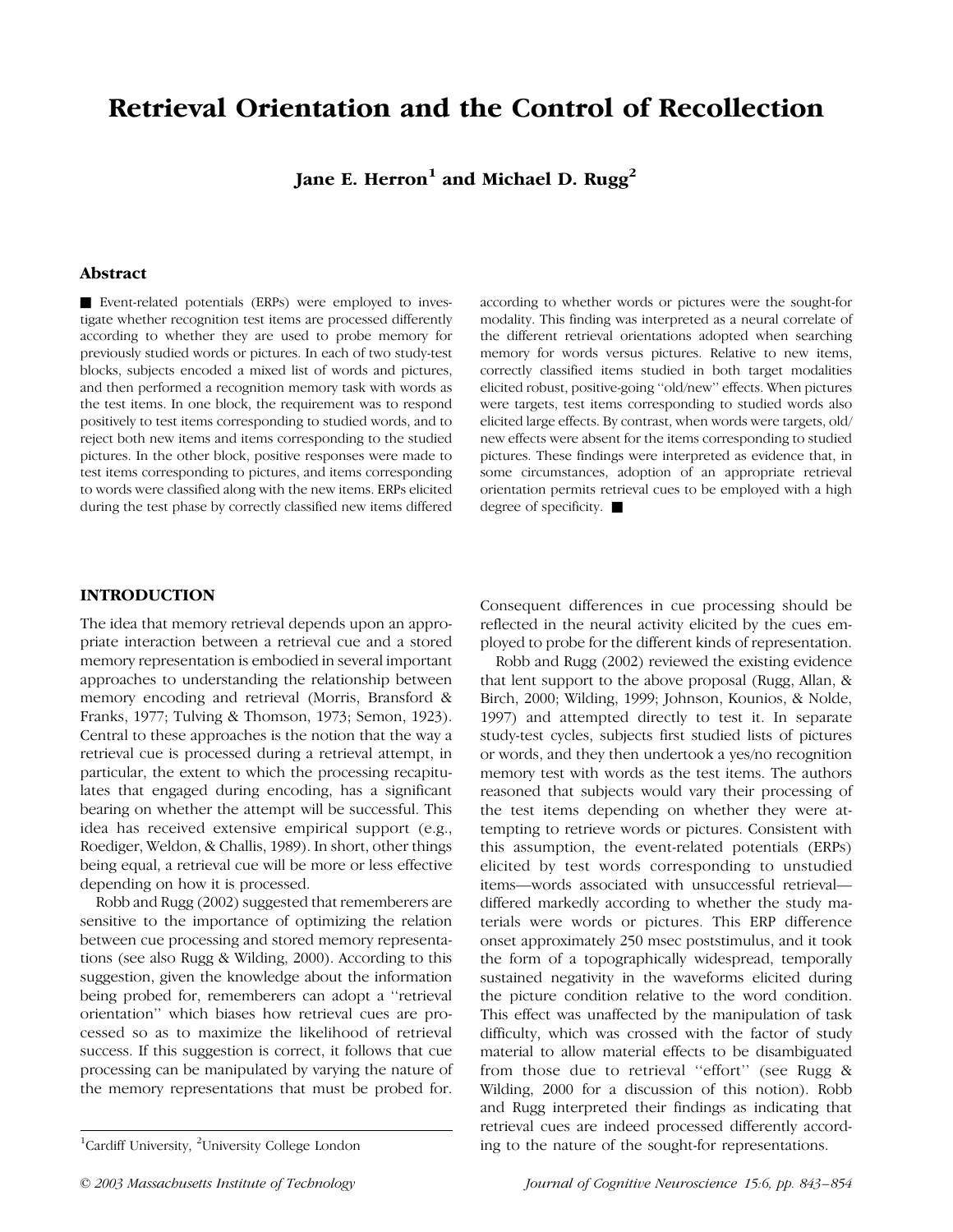The aims of the present experiment were twofold. First, we wanted to determine whether subjects can maintain a consistent orientation when relevant and irrelevant memory representations have been encoded in the same study context, and retrieval cues corresponding to the nontarget information are available. To investigate this question we employed a mixed study list and a test task that resembled the ''exclusion'' procedure developed by Jacoby and associates (e.g., Jacoby, 1991; Jacoby & Kelley, 1992). At test, an ''old'' response was required only to retrieval cues corresponding to studied items presented in the sought-for material (targets); a "new" response was required for both unstudied items, and retrieval cues corresponding to items studied in the alternative material (nontargets). The finding of an ERP retrieval orientation effect in this task would suggest that one consequence of the adoption of a specific retrieval orientation is the ability to focus retrieval attempts on only a subset of the memories encoded in a given spatiotemporal context.

The second aim of the study was to investigate whether the test instructions (retrieve pictures versus retrieve words) were reflected in the specificity with which the test words were employed to probe memory. That is, given the instruction to retrieve, say, studied words, would test items corresponding to studied pictures also elicit evidence of successful retrieval? To the extent that the adoption of a retrieval orientation permits rememberers to focus cue processing on a ''target'' class of memory representations, cues corresponding to ''nontarget'' representations should be ineffective, and thus fail to elicit nontarget memories. We addressed this question by taking advantage of the well-established finding that, in tests of recognition memory, ERPs elicited by correctly classified old items differ in a characteristic fashion from the ERPs elicited by new items (see Friedman & Johnson, 2000; Rugg & Allan, 2000 for reviews). These so-called ''old/new effects'' onset around 300 msec poststimulus and take the form of greater positivity in the ERPs to old items. It has been proposed (Rugg & Allan, 2000) that the effects reflect the contributions of at least three sets of neural generators, the activity of which can be dissociated on topographic, temporal, and functional grounds. For present purposes, the key point is that, regardless of its exact characteristics, an old/new effect in the ERPs elicited by cues corresponding to nontarget study items would indicate that cue processing was not so specific as to preclude retrieval of nontarget information.

## RESULTS

## Performance

Behavioral performance is summarized in Table 1. ANOVA of the accuracy data [factors of target material (picture vs. word) and item (target, nontarget, new)] gave rise to significant effects for item,  $F(1.5,25.0)$  =

Table 1. Percent Accuracy and Reaction Time (msec) for Correctly Classified Targets, Nontargets, and New Items

| Target Material | Item Type  | % Correct (SD) | RT(SD)     |
|-----------------|------------|----------------|------------|
| Pictures        | Targets    | 74 (13)        | 1214 (179) |
|                 | Nontargets | 90 (10)        | 1234 (206) |
|                 | <b>New</b> | 93(7)          | 1275 (295) |
| Words           | Targets    | 84 (10)        | 1104 (178) |
|                 | Nontargets | 86 (8)         | 1236 (172) |
|                 | <b>New</b> | 91 (6)         | 1182 (228) |

16.48,  $p < .001$ ,<sup>1</sup> and for the Material  $\times$  Item interaction,  $F(1.8,30.0) = 12.58$ ,  $p < .001$ . Pairwise tests revealed that target accuracy was lower when pictures were targets rather than words,  $F(1,17) = 9.19$ ,  $p < .01$ , but that there were no differences in either nontarget or new item accuracy according to material. ANOVA of the reaction time (RT) data gave rise to analogous findings [item:  $F(1.8,30.5) = 4.68, p < .025$ ; Material  $\times$  Item:  $F(1.9,31.6) = 4.05, p < .05$ . Pairwise tests demonstrated that target RTs were slower when pictures were targets,  $F(1,17) = 5.14$ ,  $p < .05$ , but that neither nontarget nor new item RTs differed according to material  $(Fs \leq 2)$ .

Additional planned ANOVAs were conducted to determine whether accuracy or RT differed between correct rejections as a function of item type (nontarget vs. new) or target material (picture vs. word). ANOVA of the accuracy data gave rise to a main effect of item type,  $F(1,17) = 6.53, p < .025$ , but to no effects for material,  $F(1,17) = 1.18$ , or for the interaction between these two factors  $(F < 1)$ . The effect reflects the tendency for nontarget responses to be slightly less accurate (3.8% collapsed over task) than responses to new items. ANOVA of the RT data gave rise to no main effects  $(Fs < 1)$  but revealed a reliable interaction,  $F(1,17) =$ 5.36,  $p \leq 0.05$ . The interaction reflects the fact that whereas responses were somewhat quicker for nontargets in the picture condition, there was a trend in the opposite direction when words were the targets. Pairwise comparisons failed however to reveal significant effects for either the within-tasks contrasts between nontarget and new responses, or the between-tasks contrasts for each item type.

## Event-Related Potentials

Grand average ERPs elicited by correctly classified new items are illustrated in Figure 1, whereas ERPs for correct responses to all three classes of item are shown in Figure 2. The mean number of trials (range in brackets) comprising the ERPs in the picture condition were 25 (16–38), 29 (19–37), and 31 (21–38) for targets, nontargets, and new items, respectively; trial numbers in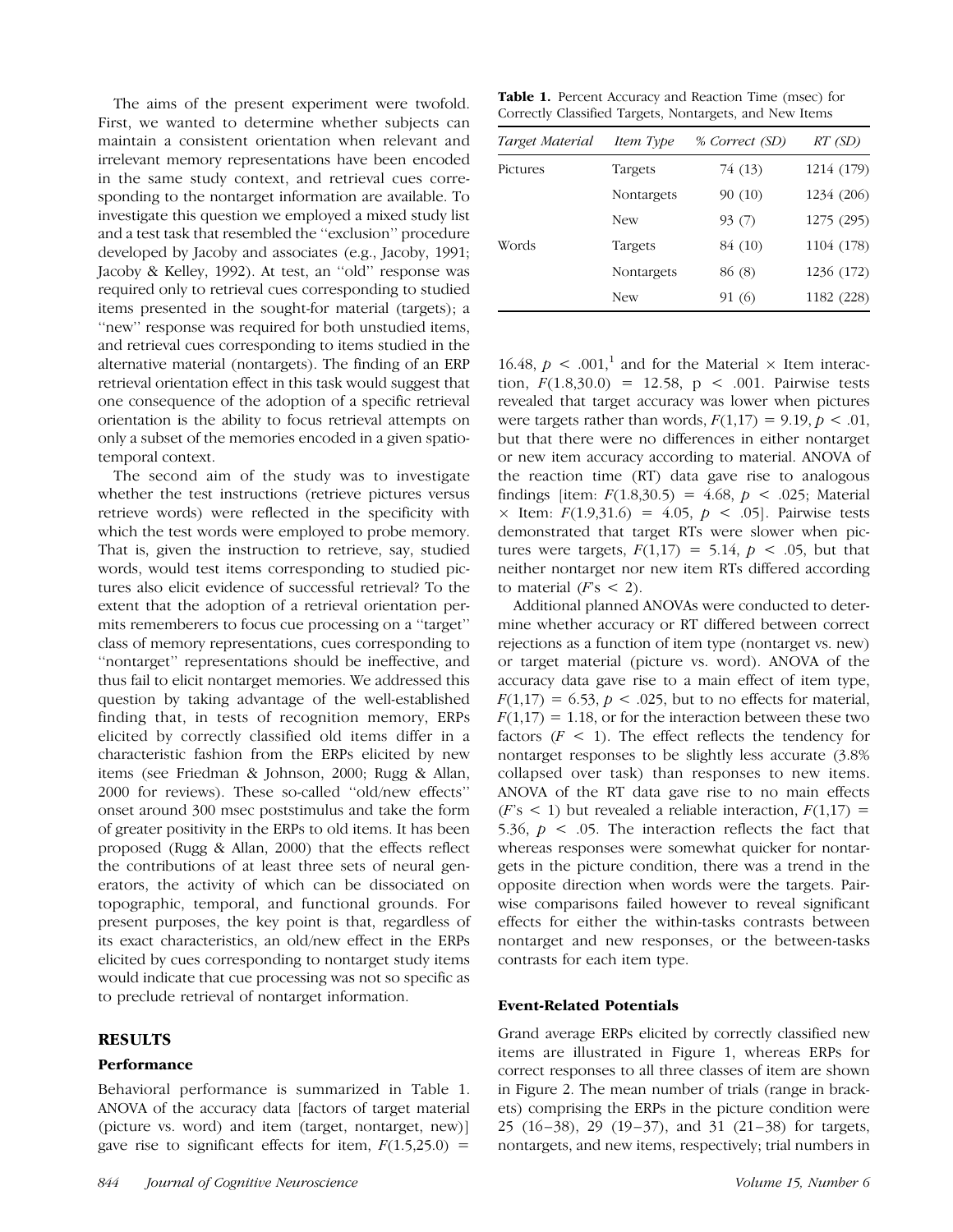Figure 1. Grand average waveforms elicited in the picture and word conditions by new words at frontal, temporal, and parietal sites. The locations of depicted sites are indicated on the insert.



the word condition were 28 (19–39), 29 (21–36), and 28 (23–35), respectively.

Inspection of Figure 1 reveals that the ERPs elicited by new items appear to differ markedly according to the target material, the ERPs elicited in the picture condition exhibiting more negative amplitudes approximately between 300 and 1000 msec poststimulus. As can be seen in Figure 1, the ''old/new'' effects elicited by target and nontarget items also appear to differ according to material. In the picture condition, both targets and nontargets elicit more positive ERPs than do new items; this effect onsets around 300 msec, lasts for around 1000 msec, and is widespread over the scalp, appearing to be somewhat more sustained for targets than nontargets. By contrast, when words are the sought-for material, old/new effects appear confined to target items only, the ERPs to nontargets resembling those to new items.

The ERPs were quantified by measurement of the mean amplitude of three consecutive latency ranges—300– 600, 600–900, and 900–1200 msec—which roughly correspond to the initial, peak, and late phases of the aforementioned effects. To investigate effects on ERP amplitude, ANOVAs were conducted on data from each latency range obtained from the electrode sites illustrated in Figure 4. Electrodes were factored according to anterior/posterior chain (frontal, central/temporal, parietal), hemisphere, and site (inferior, middle, superior). Effects are reported only if they involve the factor of material or item type. Differences in the scalp topography of ERP effects were investigated on data from all electrodes by ANOVA of difference scores representing the

effects of interest. These scores were rescaled prior to analysis to remove the potentially confounding effects of global amplitude differences (McCarthy & Wood, 1985).

#### ERPs to New Items

Consistent with the impression given in Figure 1, ANOVAs for the three latency ranges each gave rise to significant effects of material,  $F(1,17) = 16.86, p < .001, F(1,17) =$ 27.86,  $p < .001$ , and  $F(1,17) = 5.75$   $p < .05$ , for the 300–600, 600–900, and 900–1200 msec latency ranges, respectively, reflecting the more negative ERPs when pictures were the target material. In the case of the last of these ranges, the main effect of material was unmodified by any interactions. For the 300–600 msec range, material interacted with electrode site,  $F(1,3,21.4)$  = 9.61,  $p \le 0.005$ , and for the 600–900 msec range, it interacted both with site,  $F(1.3,21.9) = 11.99, p < 0.001$ , and with Site  $\times$  Chain,  $F(2.5, 42.4) = 5.19, p < 0.01$ .

The foregoing analyses indicate that the ERP differences evident in Figure 1 are highly reliable, and they suggest also that their scalp topography may vary with time. However, ANOVA of the topography of these differences according to latency range revealed no evidence of a Range  $\times$  Electrode Site interaction ( $F < 1$ ).

#### ERP Old/New Effects

Analysis of old/new effects proceeded in two stages. First, the effects were evaluated separately for the picture and word conditions to assess the reliability of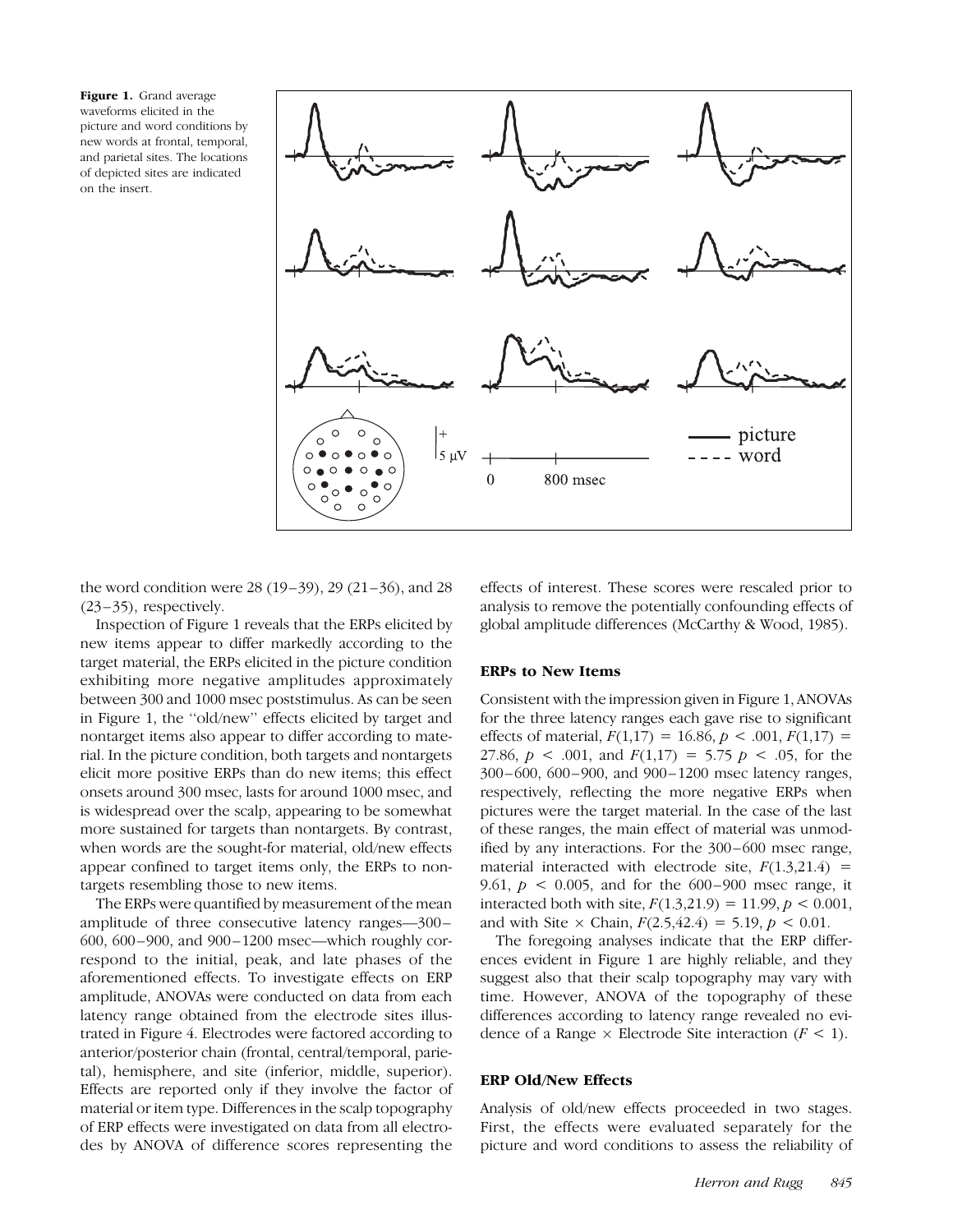



effects elicited by the target and nontarget items. These analyses employed ANOVAs with factors of item type (target, nontarget, new) and the site variables described previously. The results of these ANOVAs, and associated subsidiary contrasts, are given in Table 2. Second, target and nontarget effects elicited in the picture and word conditions were compared directly by ANOVA of difference scores representing the effects (i.e., target–new, nontarget–new). The results of these analyses are given in Table 3. Finally, the scalp topographies of the old/new effects were contrasted using the same approach as that described in the preceding paragraph.

As is evident from Table 2, ANOVA of the data from the picture condition revealed significant old/new effects for both targets and nontargets in all three latency ranges. By contrast, old/new effects in the word condition were found for targets only, the nontarget ERPs failing to differ from ERPs to new items in any latency range.

For the 300–600 msec latency range, ANOVA contrasting the old/new effects across conditions revealed no significant differences. In the two subsequent latency ranges (see Table 3), both target and nontarget old/new effects were reliably smaller in the word condition; reliable interactions between material and item type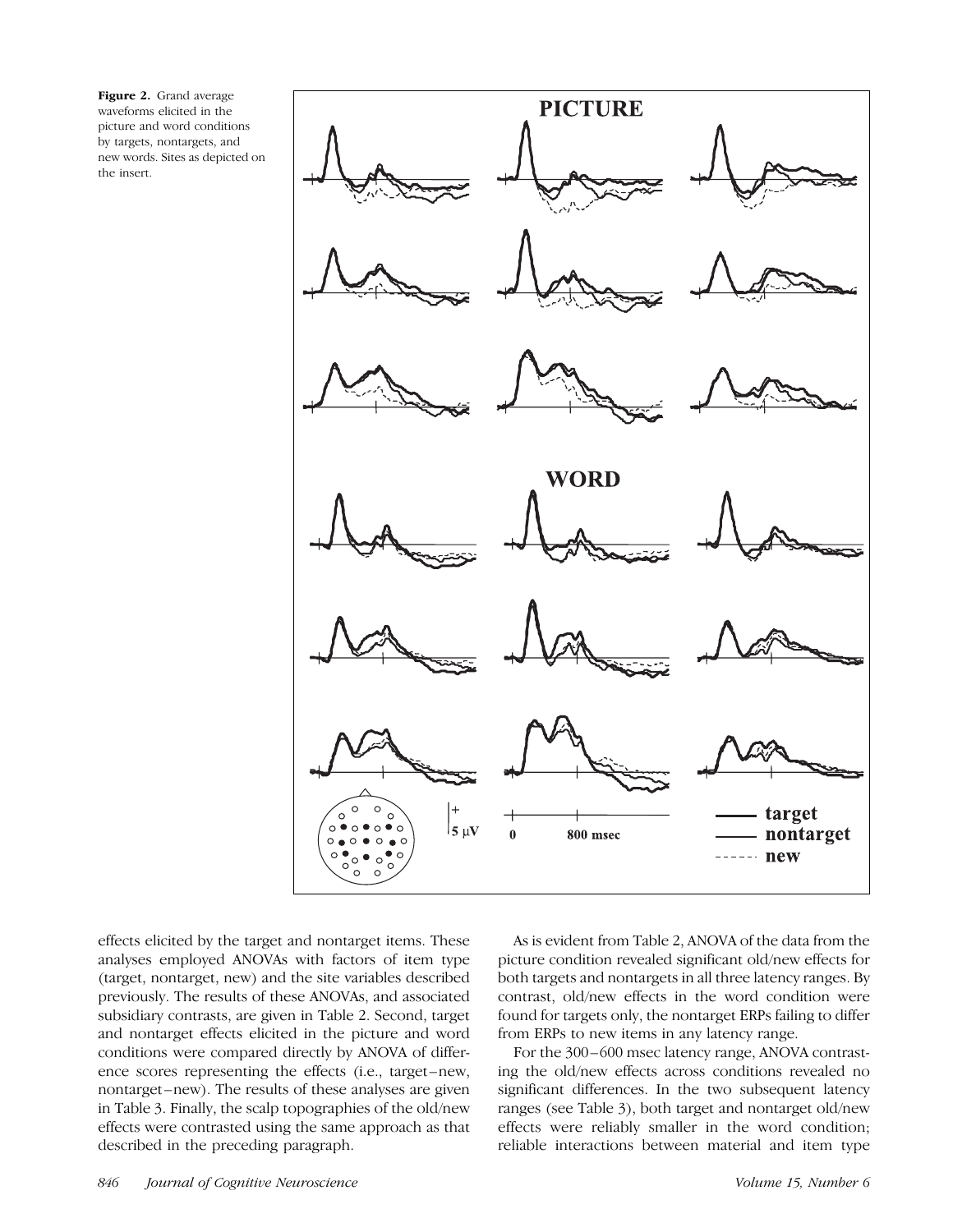indicated that these differences between the conditions were greater for nontargets than targets.

In summary, when pictures were the sought-for material, both target and nontarget items elicited old/ new effects in all three latency ranges. In the word condition, however, only targets elicited such effects.

Direct contrasts revealed that, with the exception of the 300–600 msec latency range, target and nontarget old/ new effects were both greater in magnitude in the picture condition.

The aforementioned differences among old/new effects were manifested in a mixture of main effects

| Target   | Comparison             | Effect         | 300-600 msec                      | 600-900 msec                        | 900-1200 msec                       |
|----------|------------------------|----------------|-----------------------------------|-------------------------------------|-------------------------------------|
| Pictures | Targets/nontargets/new | $\rm CC$       | $F(1.5,26.0) = 4.44,$<br>p < .05  | $F(2.0,33.2) = 19.57,$<br>p < .001  | $F(1.9,32.2) = 11.69$ ,<br>p < .001 |
|          |                        | CC/HM/ST       |                                   | $F(2.6, 43.7) = 3.41,$<br>p < .05   |                                     |
|          |                        | CC/HM/AP       |                                   |                                     | $F(3.0,51.7) = 3.26,$<br>p < .05    |
|          |                        | CC/AP/ST       |                                   | $F(4.1,70.3) = 5.67$ ,<br>p < .001  | $F(4.0,68.7) = 2.90,$<br>p < .05    |
|          | Targets/new            | CC             | $F(1,17) = 15.76,$<br>p < .001    | $F(1,17) = 28.88,$<br>p < .001      | $F(1,17) = 30.56,$<br>p < .001      |
|          |                        | CC/ST          | $F(1.2,21.0) = 4.64,$<br>p < .05  | $F(1.2, 19.8) = 22.30,$<br>p < .001 | $F(1.1, 18.8) = 7.24,$<br>p < .025  |
|          |                        | CC/HM/AP       | $\overline{\phantom{0}}$          | $F(2.0,33.8) = 4.89,$<br>p < .025   |                                     |
|          |                        | CC/HM/ST       |                                   | $F(1.4,23.6) = 4.54,$<br>p < .05    | $\qquad \qquad -$                   |
|          |                        | CC/AP/ST       |                                   | $F(2.5, 41.9) = 7.65,$<br>p < .001  | $F(2.4, 40.7) = 3.91,$<br>p < .025  |
|          | Nontargets/new         | CC             | $F(1,17) = 5.17$ ,<br>p < .05     | $F(1,17) = 30.59$ ,<br>p < .001     | $F(1,17) = 6.28$ ,<br>p < .025      |
|          |                        | CC/HM/AP       |                                   | $F(1.4,23.5) = 4.14,$<br>p < .05    | $F(1.7, 28.9) = 6.92,$<br>p < .005  |
|          |                        | CC/HM/ST       |                                   | $F(1.5, 24.7) = 4.40,$<br>p < .05   |                                     |
|          |                        | CC/AP/ST       |                                   | $F(2.7, 46.5) = 7.40,$<br>p < .001  |                                     |
|          | Targets/nontargets     | CC/ST          |                                   | $F(1.5,25.1) = 7.26,$<br>p < .01    | $F(1.2,20.8) = 17.58$ ,<br>p < .001 |
| Words    | Targets/nontargets/new | CC             |                                   | $F(2,34) = 5.98$ ,<br>p < .01       |                                     |
|          |                        | CC/ST          | $F(2.4, 40.4) = 3.36,$<br>p < .05 |                                     | $\qquad \qquad -$                   |
|          |                        | CC/AP/ST       |                                   | $F(3.7,62.3) = 2.84,$<br>p < .05    | $F(3.3,56.8) = 4.49,$<br>p < .005   |
|          | Targets/new            | CC             | $F(1,17) = 7.17$ ,<br>p < .025    | $F(1,17) = 12.71,$<br>p < .005      |                                     |
|          |                        | CC/AP/ST       |                                   |                                     | $F(2.1,36.0) = 5.03$ ,<br>p < .011  |
|          | Nontargets/new         | no sig. effect |                                   |                                     |                                     |
|          | Targets/nontargets     | $\rm CC$       | $\overline{\phantom{m}}$          | $F(1,17) = 8.54,$<br>p < .01        |                                     |
|          |                        | CC/HM          | $F(1,17) = 4.58$ ,<br>p < .05     |                                     |                                     |
|          |                        | CC/ST          | $F(1.4,23.2) = 4.33,$<br>p < .05  |                                     |                                     |
|          |                        | CC/AP/ST       |                                   | $F(2.0,33.3) = 3.38,$<br>p < .05    | $F(1.6,27.9) = 5.39$ ,<br>p < .025  |

Table 2. ANOVA Results of Within-Condition ERP Analyses for Each Latency Range

 $CC =$  condition (target/nontarget/new),  $HM =$  hemisphere,  $ST =$  site,  $AP =$  anterior/posterior chain.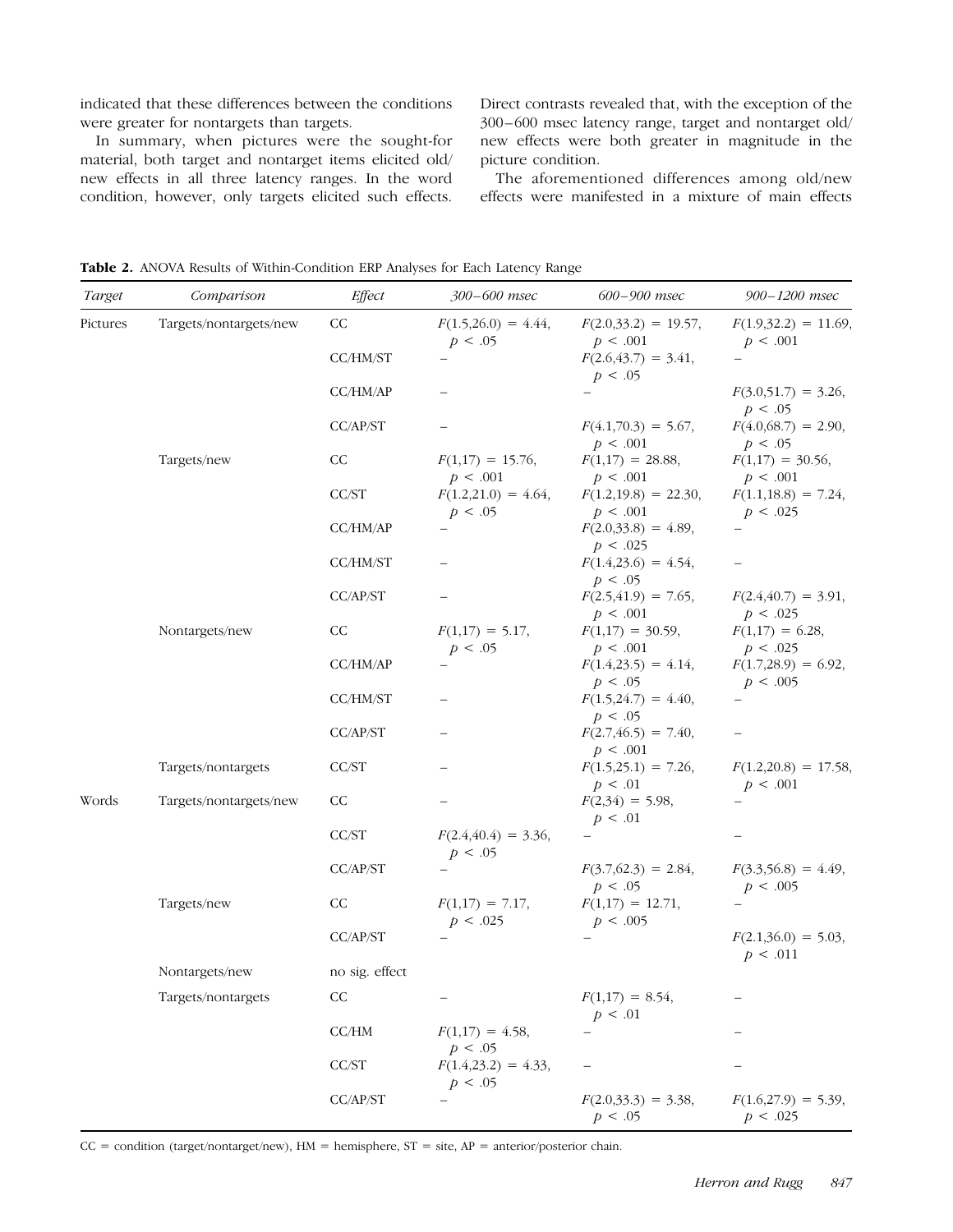| <b>Table 3.</b> ANOVA Results of Between-Conditions ERP Analyses |  |
|------------------------------------------------------------------|--|
|------------------------------------------------------------------|--|

|                              | 600-900 msec                    | 900-1200 msec                    |
|------------------------------|---------------------------------|----------------------------------|
| PW                           |                                 | $F(1,17) = 41.58, p < .001$      |
| PW/TN                        | $F(1,17) = 6.10, p < .025$      |                                  |
| PW/ST                        | $F(1.2,20.9) = 11.41, p < .005$ |                                  |
| PW/TN/ST                     |                                 | $F(1.1, 18.2) = 12.98, p < .005$ |
| TN/AP/ST                     | $F(2.5, 43.1) = 4.57, p < .01$  | $F(2.3,39.1) = 5.66, p < .005$   |
| Targets: Picture vs. Word    |                                 |                                  |
| PW                           | $F(1,17) = 5.49, p < .05$       | $F(1,17) = 11.26, p < .005$      |
| PW/ST                        | $F(1.2, 19.6) = 9.32, p < .005$ | $F(1.1,19.5) = 9.72, p < .005$   |
| Nontargets: Picture vs. Word |                                 |                                  |
| PW                           | $F(1,17) = 30.97, p < .001$     | $F(1,17) = 6.50, p < .025$       |
| PW/ST                        | $F(1.2,21.2) = 7.51, p < .01$   |                                  |
| PW/AP/ST                     | $F(2.4, 40.0) = 3.19, p < .05$  |                                  |
| PW/HM/AP                     |                                 | $F(1.8,30.8) = 6.23, p < .01$    |

PW = picture versus word, TN = target versus nontarget, HM = hemisphere, ST = site, AP = anterior/posterior chain.

and a variety of interactions with topographical variables, raising the possibility that the different effects might vary in scalp topography according to latency range, item type, or condition. This possibility was explored in two topographical analyses. In the first analysis, the topographies of the target old/new effects from each condition and latency range were contrasted. In the second, target and nontarget effects from the picture condition were compared. The relevant scalp distributions are illustrated in Figure 3. In neither case did the topographies vary according to target material, item type, or latency range, as evidenced by the failure to find significant interactions between any of these variables and the factor of site.

## DISCUSSION

## Behavior

Correct classification of words corresponding to targets was slower and less accurate in the picture condition. This result represents an exception to the ''picture superiority effect,'' the finding that recall and recognition are generally better for pictures than for words (Madigan, 1983). As was noted also by Robb and Rugg (2002), however, the picture superiority effect in recognition memory is diminished or reversed when, as in the present study, words are employed as retrieval cues (Mintzer & Snodgrass, 1999; Stenberg, Radeborg, & Hedman, 1995). Presumably, whether a superiority effect is observed under such circumstances will depend on whether it is offset by the reduction in transfer appropriate processing that obtains when study and test items are presented in different modalities.

Subjects made slightly more false alarm to nontargets than to new test items, but this tendency did not vary according to whether words or pictures were the sought for information. Furthermore, in neither condition did RTs to nontargets and new items differ significantly (the seemingly sizeable difference in RTs to these items in the word condition evident in Table 1 was some way from significance,  $F(1,17) = 3.11$ ,  $p < 0.1$ , and was carried by only 12 of the 18 subjects). Together, these findings suggest that subjects were able to reject nontarget memories with a high level of efficiency. They offer scant evidence that different mechanisms or strategies might have been employed in the two conditions to accomplish this, and thus stand in constrast to the evidence provided by the ERP data discussed below.

## ERPs Elicited by New Items

The differences found for new item ERPs represent both a replication and a significant extension of the findings of Robb and Rugg (2002). As in that study, new items elicited more negative ERPs when pictures rather than words were probed for. This effect emerged around 300 msec poststimulus, continued for about 1000 msec, and did not change in its scalp distribution over time. Because no differences were found between the picture and word conditions with respect to new item RT or accuracy, the effect is unlikely to reflect factors such as difficulty or ''effort.'' We assume that the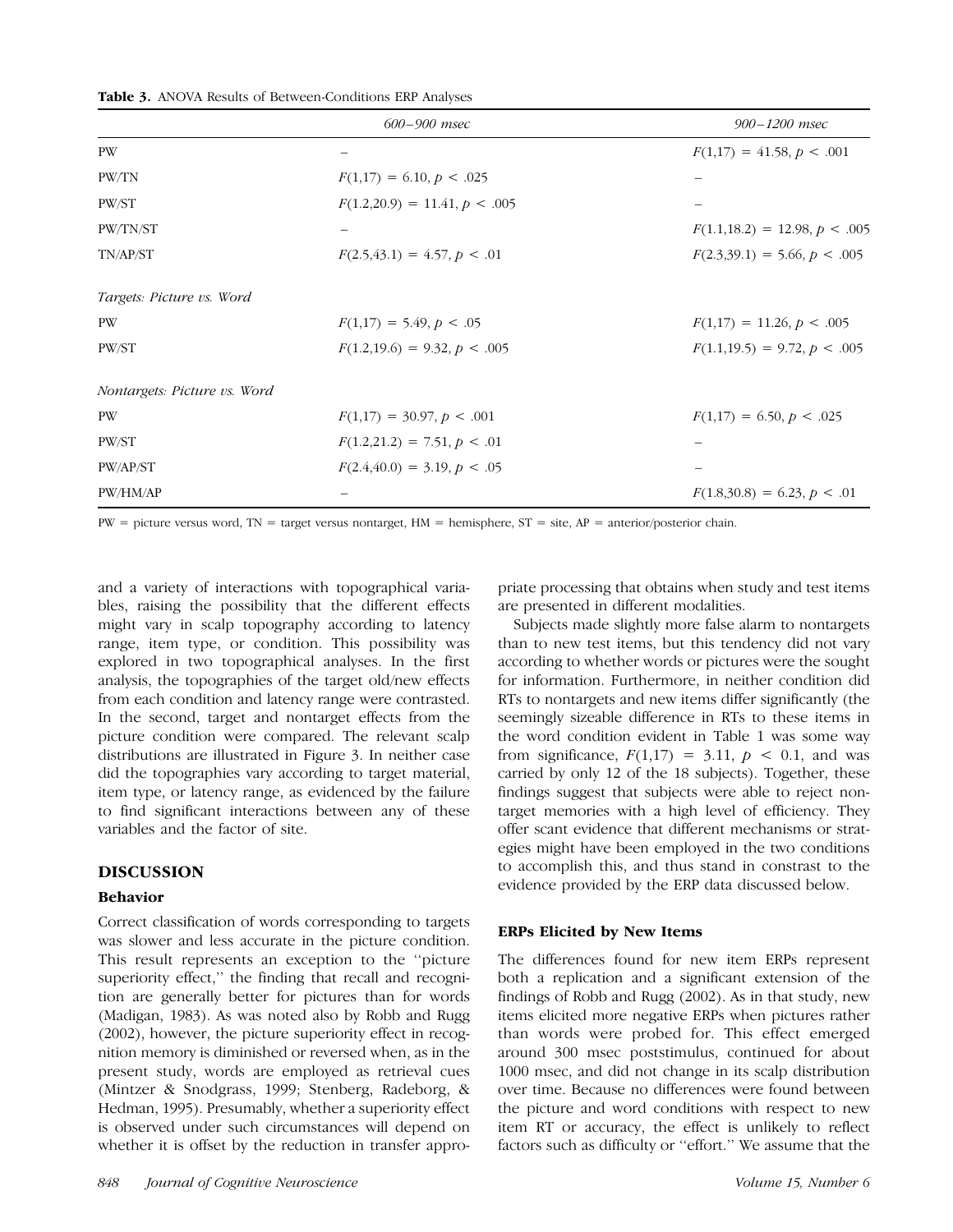effect is a neural correlate of differences in cue processing engendered by the different test instructions, in other words, that the effect reflects the adoption of different retrieval orientations.

The present findings extend those of Robb and Rugg (2002) in two ways. First, they demonstrate that ERP retrieval orientation effects can be found when both relevant and irrelevant items are encoded in a common study context. They further show that the effects are obtained even when the test list contains retrieval cues corresponding to both classes of study item. These findings suggest that the adoption of a retrieval orientation may not only help to maximize the probability of retrieving targeted memories, but may also reduce the likelihood of retrieving irrelevant memories (see below). One interesting question for future research is whether retrieval orientation, as manifested by the present ERP effects, can be maintained solely on the basis of an instructional set, or whether it must be ''reinforced'' in

some sense by successful retrieval attempts involving the sought-for information. By analogy with findings from studies investigating the neural correlates of retrieval ''mode''—a construct closely related to orientation, and referring to a state that biases subjects to treat environmental events as episodic retrieval cues (Wheeler, Stuss, & Tulving, 1997; Tulving, 1983)—it might be expected that instructional set is not sufficient for the maintenance of a specific retrieval orientation (Morcom & Rugg, 2002; Duzel et al. 1999).

A second important question is whether the new item ERP effects observed in the present study and in Robb and Rugg (2002) depend upon the employment of a ''copy cue'' condition. In both studies, the critical comparison was between a condition where study and test items were in the same physical format, and a condition where format (and, indeed, material) changed. It remains to be determined whether ERP retrieval orientation effects can be obtained when the degree of physical

Figure 3. Spherical spline voltage maps showing scalp distributions in the 300-600, 600–900, and 900– 1200 msec latency ranges for: (A) target old/new effects in the word condition; (B) target old/new effects in the picture condition; and (C) nontarget old/new effects in the picture condition. Each map is proportionately scaled between the maxima (red) and minima (blue) of the depicted effect (values below in microvolts).

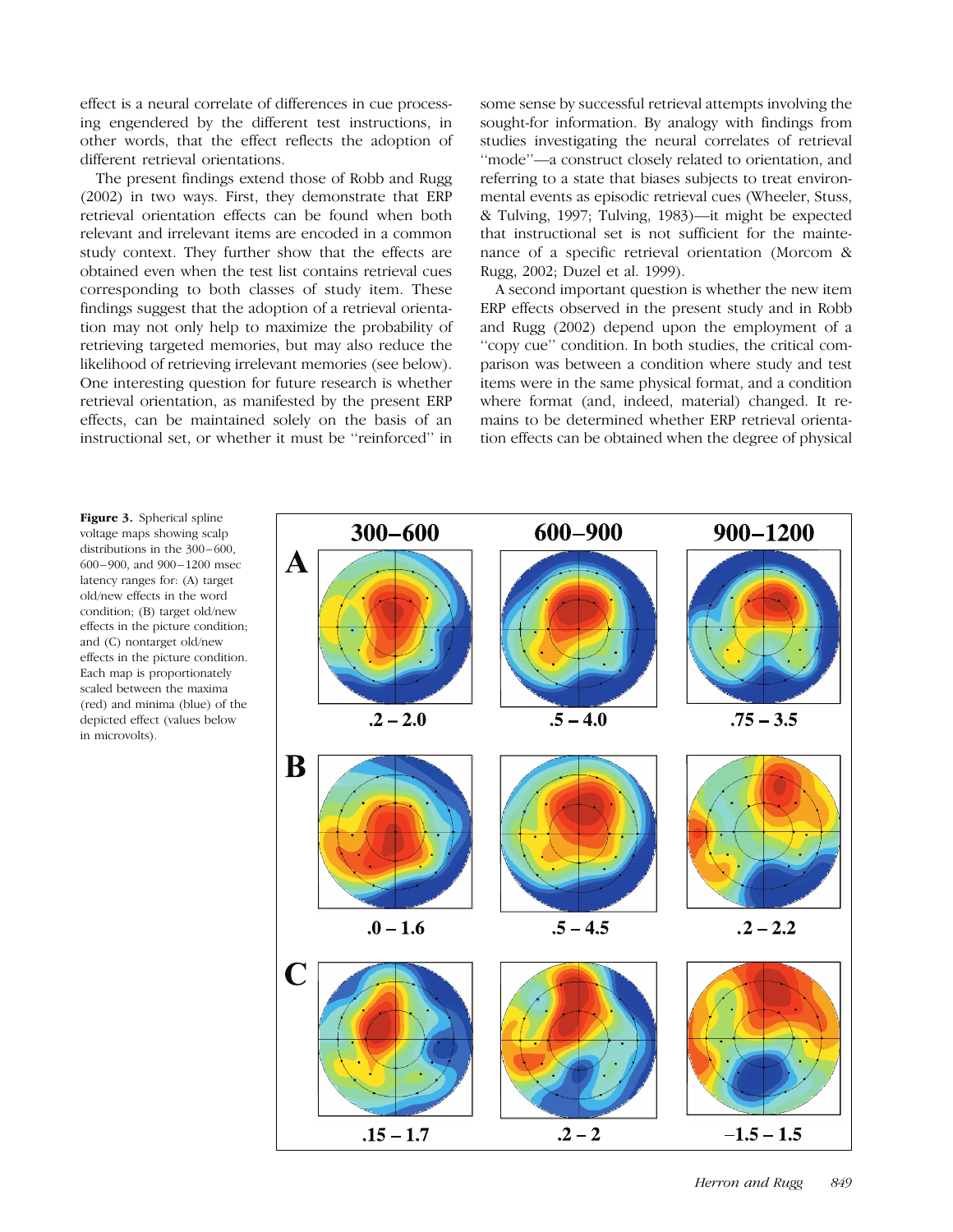overlap between the different categories of study item and their retrieval cues is held constant.

# Old/New Effects

Correctly classified targets elicited robust old/new effects in both conditions. Although the effects were greater in magnitude when pictures were targeted, the scalp distributions of the effects for each type of material were statistically equivalent. These distributions (Figure 3) indicate that the effects included a contribution from the so-called ''left parietal'' old/new effect, a phasic positivity over the left posterior scalp that has been interpreted as a neural correlate of successful episodic retrieval (''recollection''; Curran, 2000; Rugg & Allan, 2000). The left parietal effect is, however, by no means the only contributor to the observed old/new effects; as is evident from the figure, the effects demonstrate a frontal maximum in all three of the latency ranges analyzed and, as in some previous studies (e.g., Curran, Schacter, Johnson, & Spinks, 2001; Wilding & Rugg, 1996), relatively late in the recording epoch the frontal effect demonstrates a trend (albeit nonsignificant in the present case) towards a right-sided distribution.

The results of the topographical analyses of the old/ new effects suggest that, at least as can be ascertained from the scalp, a common set of neural populations were engaged regardless of whether it was words or pictures that were successfully retrieved. The interpretation of this finding is unclear. On the one hand, it may indicate that, despite the marked differences in surface format and encoding task, memories retrieved about pictures and words were similar in content. This interpretation rests on the assumption that the scalp distribution of ERP old/new effects should vary according to the content of the retrieved information, as was reported by Senkfor, Van Petten, and Kutas (2002). Alternatively, the similar distributions of the old/new effects in the present study might be construed as further evidence that ERP old/new effects primarily reflect content-insensitive, ''generic'' retrieval processes (Allen, Robb, & Rugg, 2000; Schloerscheidt & Rugg, 1997). It will not be possible to decide between these alternative explanations until more data are available regarding the sensitivity of old/new effects to the content of retrieved information.

A striking dissociation was observed between the two conditions in the old/new effects for nontargets. In the picture condition, these effects were of roughly the same magnitude as those elicited by targets, whereas in the word condition, they failed to achieve statistical significance. These findings point to a difference in the specificity with which the test words were employed as retrieval cues in the two conditions: When searching for studied words, test items corresponding to studied pictures failed to elicit any sign of successful retrieval. When searching for pictures, by contrast, test words corresponding to nontargets appear to have been as

effective at eliciting retrieval as were those corresponding to targets. This pattern suggests that subjects were able to adopt a specific retrieval orientation only when probing memory for words. On the contrary, using the test items to probe memory for pictures was accomplished only at the ''cost'' of the retrieval of nontarget memories.

How might this asymmetry be explained? One possibility is that it is a consequence of a reliance on qualitatively different forms of memory in the two conditions. By this argument, $^2$  in the word condition, subjects were able identify targets on the basis of an acontextual sense of familiarity (Mandler, 1980; Yonelinas, 2002), without the need to recollect information about the items' study episodes. This was possible because familiarity was low not only for new items (because of their unstudied status), but for nontargets also (by virtue of the format change between study and test). Thus, test items were not processed as episodic retrieval cues, and, consequently, there was no recollection of nontarget items. Because of low target familiarity, however, this strategy could not be employed in the picture condition, and, hence, discrimination between targets and nontargets was possible only on the basis of recollection. In the picture condition, therefore, both target and nontarget ERPs demonstrated old/new effects characteristic of episodic retrieval. There are two principal difficulties with this account. First, the assumption that familiarity would be lower when items were studied as pictures than when they were studied as words receives little support from the literature. Whether estimated by the Process Dissociation Procedure (Wagner, Gabrieli, & Verfaellie, 1997, Experiment 1), or the Remember/Know procedure<sup>3</sup> (Wagner et al., 1997, Experiment 4; Dewhurst & Conway, 1994; Rajaram, 1993, Experiment 2), there is little evidence that, when words are the test items, studying pictures leads to lower levels of familiarity than does studying words. Second, it is unclear why targets in the word condition elicited a robust left parietal effect, the ERP signature of successful recollection (Rugg & Allan, 2000). If test items in this condition were not processed as episodic retrieval cues, the effect should have been absent in both nontarget and target ERPs.

An alternative way of accounting for the disparate nontarget old/new effects in the two conditions is to assume that test items were processed as episodic retrieval cues in both cases, but that the items were employed with more specificity when searching for words. By this account, the high level of cue-target compatibility in the word condition permitted retrieval attempts to be focused on the targeted material. For example, subjects may have avoided imaginal or semantic processing of the test items, confining processing to orthographic or lexical levels, that is, to word-specific attributes. By contrast, the more elaborative processing needed for successful picture retrieval may have led unavoidably to the generation of cue representations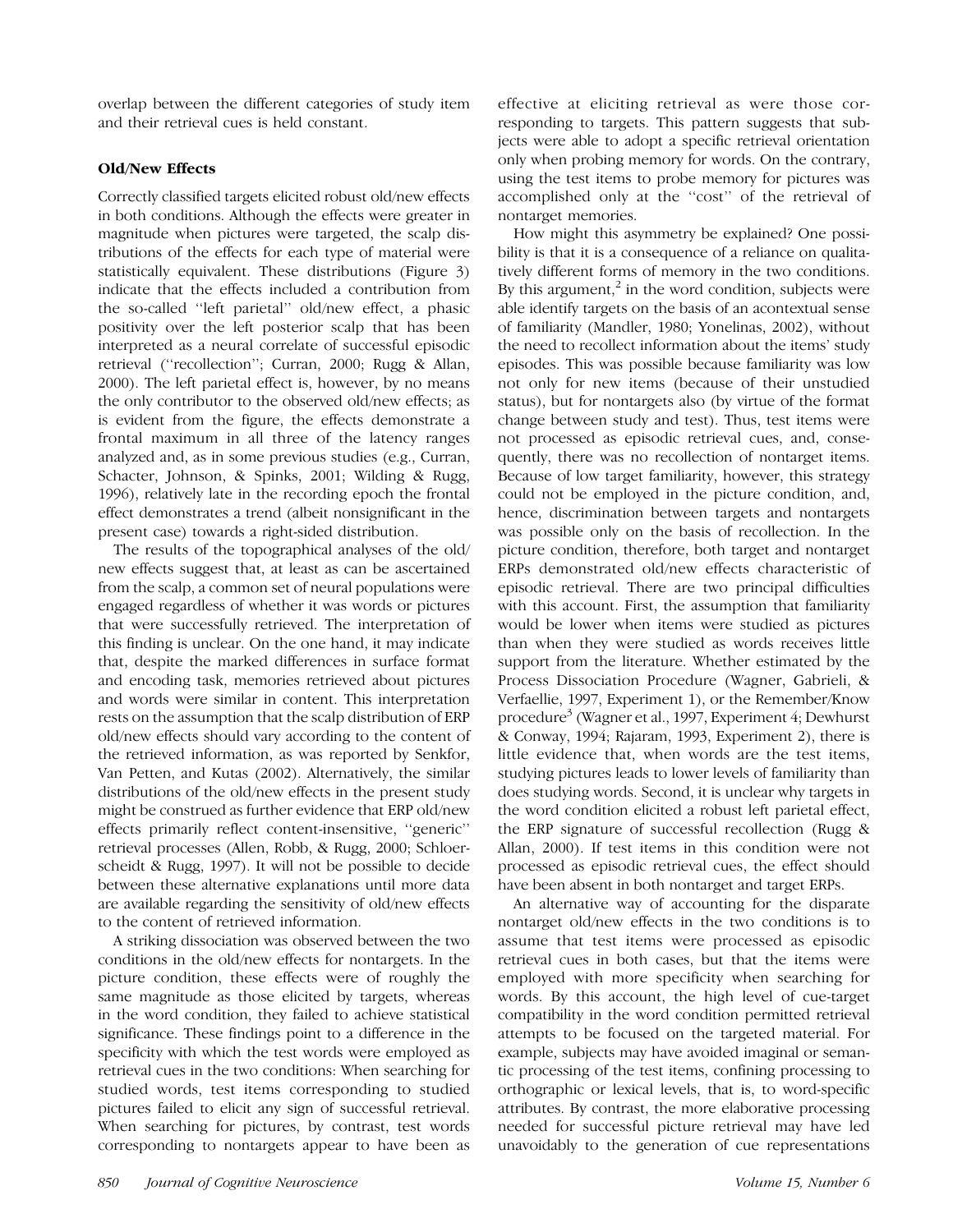that shared features with both classes of the encoded study items. Thus, whereas target classification in the word condition could, to a large extent, be based upon the mere detection of a successful retrieval attempt (because retrieval of nontarget information rarely occurred), discrimination between targets and nontargets in the picture condition required evaluation of the content of retrieved information. These differing strategies may underlie the shorter target RTs that were observed in the word condition, as well as the finding that both nontarget and target ERP old/new effects were greater in magnitude in the picture condition. According to the account just given, this finding is a consequence of the retrieval of more episodic information in the picture than the word condition, and a concomitant increase in the magnitude of the associated ERP old/new effects.

The foregoing account implies an alternative explanation for the ''retrieval orientation'' effects observed in the ERPs elicited by new items. According to this explanation, the differences in cue processing represented by these effects do not reflect the adoption of different retrieval orientations, but instead, the requirement to retrieve more information in the picture than in the word condition. This alternative explanation does not, however, offer a satisfactory account of the new item effects also observed by Robb and Rugg (2002). In that experiment, study lists were blocked, test items corresponded to target and unstudied items only, and the old/new effects elicited in the picture and word conditions, while robust, did not differ in magnitude (this latter result is not reported in the article). In light of these findings, we prefer to interpret the ERP effects for new items observed in the present experiment as being due to differences in cue processing consequent upon the adoption of different retrieval orientations.

The present findings are of interest in relation to a recent study in which ERPs were used to investigate episodic retrieval in a different kind of exclusion task (Herron and Rugg, in press). Subjects encoded words in two temporally segregated study lists, and were required subsequently to endorse as ''old'' items from the second study list (targets), rejecting both new items and items belonging to the first list (nontargets). The crucial manipulation was the memorability of target items; in one condition these were encoded in an elaborative study task that led to good subsequent memory, in another condition the task was relatively shallow, and gave rise to much poorer subsequent recognition. Herron and Rugg (in press) hypothesized that both target and nontarget items would elicit a ''left parietal'' old/new ERP effect when target memory was relatively poor. When it was good, however, a left parietal effect was expected for targets only, reflecting the fact that nontargets could be successfully excluded on the basis of their failure to elicit episodic information diagnostic of the target source. These expectations were upheld, leading Herron and Rugg to conclude that

subjects are able to adjust retrieval strategies in the exclusion task in order to control whether or not nontarget items elicit recollection, a conclusion similar to that reached here. They suggested that the failure of nontarget items to elicit the ERP correlate of recollection could have arisen either because of a ''cue bias'' (in the terminology of Anderson & Bjork, 1994)—that is, the adoption of a retrieval orientation that focused retrieval attempts on items encoded in list 2—or because of an ''attentional bias,'' a failure to allocate attentional resources to information once retrieved. Herron and Rugg opted for the latter of these alternative accounts as the more likely. On the grounds of parsimony, however, the former account is arguably to be preferred, because it more easily accounts for both the previous and present findings.

In summary, the present findings replicate and extend those of Robb and Rugg (2002), supporting the proposal of those authors that physically identical retrieval cues receive differential processing depending upon the nature of the sought-for information. The findings also point to an asymmetry in the ability to use recognition memory test items to probe for specific kinds of information: A word can be used to selectively retrieve information about a previous episode involving that word rather than its pictorial equivalent, but not vice versa. Together, the findings add weight to the view that investigation of the factors that lead to variations in retrieval orientation, and their consequences for the control of memory retrieval, is likely to be of value in the understanding of episodic retrieval processing.

# METHODS

## Subjects

Twenty-five subjects participated in the experiment. All subjects were right-handed, had English as their first language, and were aged 18–30 years (mean 22 years). Data from seven subjects were rejected because there were fewer than 16 artefact-free trials in at least one of the critical conditions. Eight of the remaining 18 subjects were men. All subjects gave informed consent before participation in the study, which was approved by an Institutional Ethics Committee.

## Stimuli

The experimental stimuli consisted of pools of 240 color pictures of objects and 240 words (ranging in length between four and nine letters), each of which corresponded to one of the pictures (correspondence was operationalized as name agreement between at least five out of six pilot subjects for each picture). These were divided into six pairs of corresponding lists. Eighty-item study lists were formed by randomly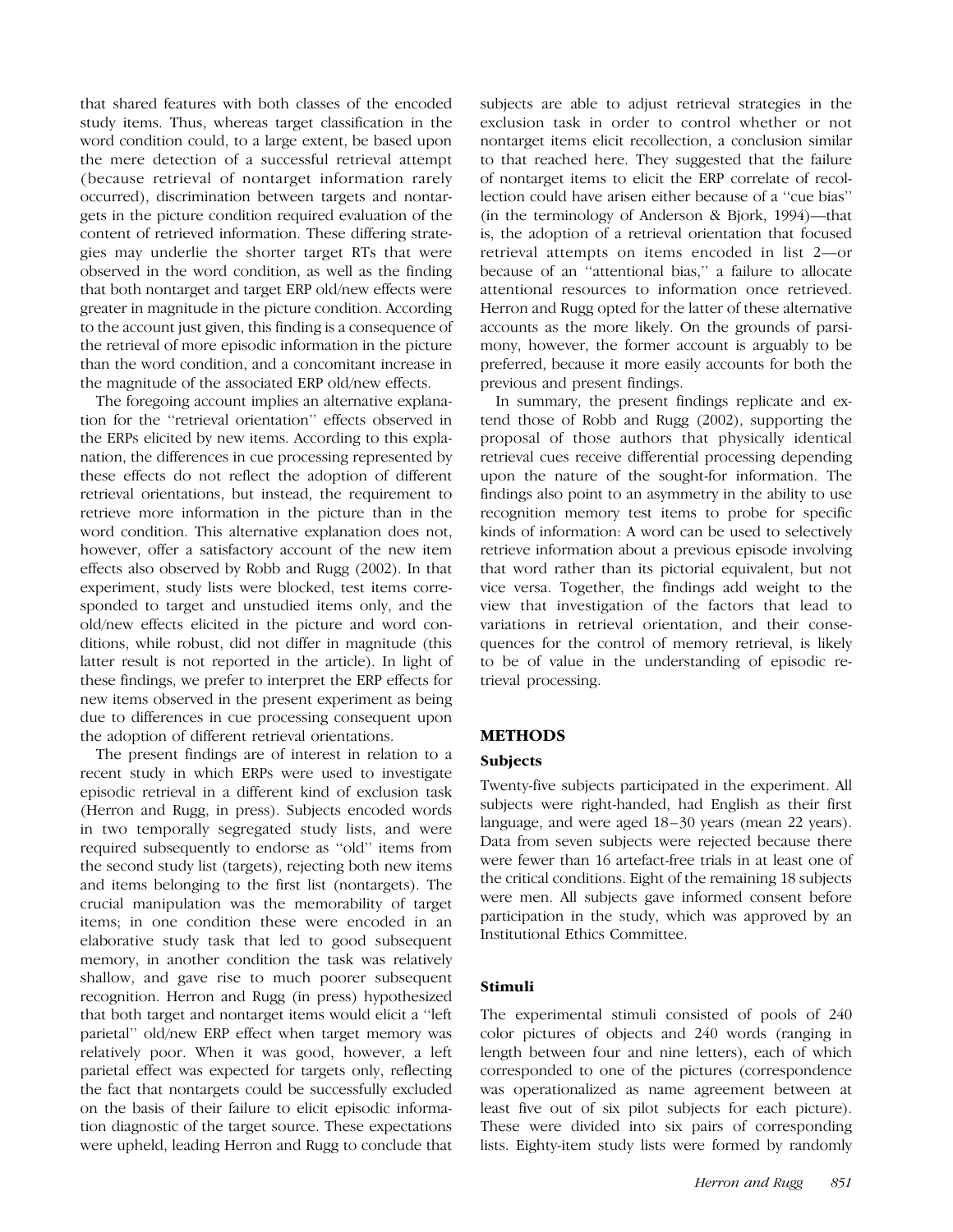

Figure 4. Recording montage and the sites from which data were employed in the analyses of mean amplitude effects (black infills).

intermixing members of one picture list with items from a noncorresponding word list. The accompanying test list was composed of 40 words corresponding to the studied pictures, 40 words corresponding to studied words, and 40 words that referred to items unstudied either as pictures or words. Six study-test blocks were constructed, with objects rotated across study and test lists such that they served equally often as studied pictures, studied words, and new items. The blocks were administered to subjects in a counterbalanced fashion to ensure that every studied item also served equally often as a ''target'' and a ''nontarget'' (see below).

# Procedure

Subjects were fitted with an electrode cap prior to the experiment (see below). They were then seated in a sound-attenuated recording booth facing a display monitor with the index fingers of each hand resting on response keys. Two study-test blocks were administered. An interval of approximately 1 min separated the study and test phases in each block, during which time a counting task was undertaken. A short rest was given between the end of the test phase of the first block and the beginning of the study phase of the second block. The target material (words or pictures) in the test phase of the first block alternated across subjects, as did the hand employed for "old" and "new" responses. At both study and test, the experimental stimuli and the fixation character ''\*'' were presented in central vision. Stimuli were presented within a white frame that subtended a visual angle of  $3.7^{\circ} \times 3.7^{\circ}$ . Words were presented in white upper case letters on a black background. Pictures were presented against a gray background.

The two study-test blocks were identical other than for the designated target material in the test phase. Prior to the appearance of the first item in a list the phrase ''GET READY'' was centrally presented. Study trials consisted of the presentation of the fixation character for 500 msec, followed by presentation of the stimulus for 1500 msec. The screen was then blanked for 500 msec. At test, each trial began with the presentation of the fixation character for 1200 msec. Stimuli were presented 100 msec after fixation offset for a duration of 500 msec. The stimulus was replaced by the fixation character for another 2444 msec, after which the screen was blanked for 200 msec.

During the study phases, subjects performed one of two tasks according to whether the stimulus presented was a picture or a word. If it was a picture, subjects were required to respond on one key if the object depicted would fit inside a shoebox, and to press another key if it would not. If the stimulus was a word, a pleasant/ unpleasant judgment was required. $4$  The test requirement was to press one key if a word had been presented in the immediately preceding study phase in the target material (i.e., as a picture or word depending on the run), and to press another key if the word was either new or had been studied in the nontarget material. Instructions were to respond as quickly as possible without sacrificing accuracy.

# ERP Recording and Analysis

EEG was recorded from 31 silver/silver chloride electrodes, 29 of which were embedded in an elastic cap (these 29 sites were a subset of the ''montage 10'' provided by the supplier of the electrode cap http://www.easycap. de/easycap/english/schemae.htm; see Figure 4). The remaining two electrodes were placed on the right and left mastoid processes. Vertical and horizontal EOG were recorded from electrode pairs situated above and below the right eye and on the outer canthus of each eye, respectively. Recordings were made with respect to the midfrontal electrode (Fz) and were re-referenced offline to linked mastoids. EEG and EOG were amplified with a bandwidth of 0.03–35 Hz (3 dB points) and digitized at 125 Hz. Trials containing horizontal or vertical eye movements other than blinks were rejected, as were trials with A/D saturation or baseline drift exceeding  $\pm$ 55 µV. Contamination of ERPs from EOG artefact was corrected using a method described previously (Maratos & Rugg, 2001).

ERPs (epoch length 2048 msec, 128 msec prestimulus baseline) were formed separately for correctly classified target, nontarget, and new words according to whether pictures or words were the target material.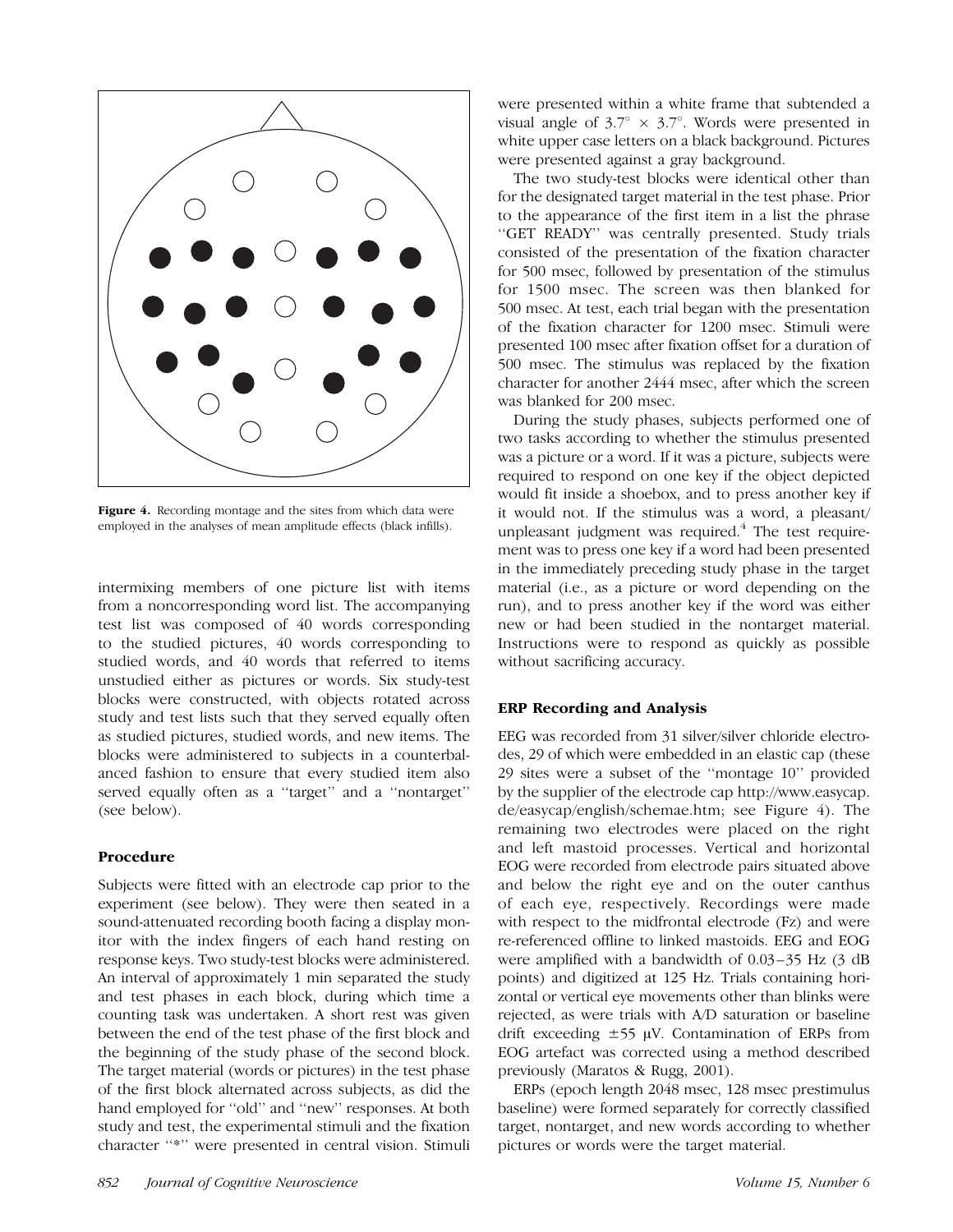#### Acknowledgments

The authors and their research are supported by the Wellcome Trust and a Medical Research Council Cooperative Grant.

Reprint requests should be sent to Michael D. Rugg, Institute of Cognitive Neuroscience, 17 Queen Square, London WC1N 3AR, UK, or via email: m.rugg@ucl.ac.uk.

#### Notes

1. Fractional degrees of freedom for these and other  $F$  ratios arise from the application of the Geisser–Greenhouse correction to compensate for the violation of the sphericity assumption in repeated-measures ANOVA (Winer, 1971).

2. We thank an anonymous referee for suggesting this possibility.

3. Data in the cited studies were rescored to conform to the assumption of independence between familiarity and recollection (Yonelinas and Jacoby, 1995; Yonelinas, 2002).

4. In employing different encoding tasks with pictures and words, the intention was to emphasize differences between the memory representations formed for the two types of item, so as to increase the likelihood that subjects would adopt different retrieval orientations when attempting to retrieve each type. Thus, the relative contributions of task and material to the retrieval orientation effects observed in the present study cannot be determined. This and related questions would be an interesting avenue for future research.

#### REFERENCES

- Allan, K., Robb, W. G. K., & Rugg, M. D. (2000). Neural correlates of cued recall: Depth of processing and modality effects. Neuropsychologia, 38, 1188–1205.
- Anderson, M. C., & Bjork, R. A. (1994). Mechanisms of inhibition in long term memory. In D. Dagenbach & T. H. Carr (Eds.), Inhibitory processes in attention, memory, and language (pp. 265–325). San Diego, CA: Academic Press.
- Curran, T. (2000). Brain potentials of recollection and familiarity. Memory and Cognition, 28, 923–938.
- Curran, T., Schacter, D. L., Johnson, M., & Spinks, R. (2001). Brain potentials reflect behavioral differences in true and false recognition. *Journal of Cognitive Neuroscience*, 13, 201–216.
- Dewhurst, S. A., & Conway, M. A. (1994). Pictures, images and recollective experience. Journal of Experimental Psychology: Learning, Memory, and Cognition, 20, 1088–1098.
- Duzel, E., Picton, T. W., Picton, T. W., Yonelinas, A. P., Scheich, H., Heinze, H., & Tulving, E. (1999). Task-related and itemrelated brain processes of memory retrieval. Proceedings of the National Academy of Sciences, 96, 1794–1799.
- Friedman, D., & Johnson, J. R. (2000). Event-related potential (ERP) studies of memory encoding and retrieval: A selective review. Microscopy Research and Technique, 5, 6–28.

Jacoby, L. L. (1991). A process dissociation framework: Separating automatic from intentional uses of memory. Journal of Memory and Language, 30, 513–541.

- Jacoby, L. L., & Kelley, C. (1992) Unconscious influences of memory: Dissociations and automaticity. In A. D. Milner & M. D. Rugg (Eds.), The neuropsychology of consciousness ( pp. 201–233). London: Academic Press.
- Johnson, M. K., Kounios, J., & Nolde, S. F. (1997). Electrophysiological brain activity and memory source monitoring. NeuroReport, 8, 1317–1320.
- Madigan, S. (1983). Picture memory. In J. C. Yuille (Ed.), Imagery, memory and cognition: Essays in honor of Allan Paivio (pp. 65–89). Hillsdale, NJ: Erlbaum.
- Mandler, G. (1980). Recognising: The judgment of previous occurrence. Psychological Review, 87, 252–271.
- Maratos, E. J., & Rugg, M. D. (2001). Electrophysiological correlates of the retrieval of emotional and non-emotional context. Journal of Cognitive Neuroscience, 13, 877–891.
- McCarthy, G., & Wood, C. C. (1985). Scalp distributions of event-related potentials: An ambiguity associated with analysis of variance models. Electroencephalography and Clinical Neurophysiology, 62, 203–208.
- Mintzer, M. Z., & Snodgrass, J. G. (1999). The picture superiority effect: Support for the distinctiveness model. American Journal of Psychology, 1, 113–146.
- Morcom, A. M., & Rugg, M. D. (2002). Getting ready to remember: The neural correlates of task set during recognition memory. NeuroReport, 13, 149–152.
- Morris, C. D., Bransford, J. D., & Franks, J. J. (1977). Levels of processing versus transfer appropriate processing. Journal of Verbal Learning and Verbal Behaviour, 16, 519–533.
- Rajaram, S. (1993). Remembering and knowing: Two means of access to the personal past. Memory and Cognition, 21, 89–102.
- Robb, W. G. K., & Rugg, M. D. (2002). Electrophysiological dissociation of retrieval orientation and retrieval effort. Psychonomic Bulletin and Review, 9, 583–589.
- Roediger, H. L. I., Weldon, M. S., & Challis, B. H. (1989). Explaining dissociations between implicit and explicit measures of retention: A processing account. In H. L. I. Roediger & F. I. M. Craik (Eds.), Varieties of memory and consciousness (pp. 3–41). Hillsdale, NJ: Erlbaum.

Rugg, M. D., & Allan, K. (2000). Event-related potential studies of memory. In E. Tulving & F. I. M. Craik (Eds.), The Oxford handbook of memory (pp. 521–537). Oxford, UK: Oxford University Press.

- Rugg, M. D., Allan, K., & Birch, C. S. (2000). Electrophysiological evidence for the modulation of retrieval orientation by depth of study processing. Journal of Cognitive Neuroscience, 12, 664–678.
- Rugg, M. D., & Wilding, E. L. (2000). Retrieval processing and episodic memory. Trends in Cognitive Neurosciences, 4, 108–115.
- Schloerscheidt, A. M., & Rugg, M. D. (1997). Recognition memory for words and pictures: An event-related potential study. NeuroReport, 8, 3281–3285.
- Semon, R. (1923). Mnemic psychology. London: Allen and Unwin.
- Senkfor, A., Van Petten, C., & Kutas, M. (2002). Episodic action memory for real objects: An ERP investigation with perform, watch, and imagine action encoding tasks versus a non-action encoding task. Journal of Cognitive Neuroscience, 14, 402–419.
- Stenberg, G., Radeborg, K., & Hedman, L. R. (1995). The picture superiority effect in a cross-modality recognition task. Memory and Cognition, 4, 425–441.
- Tulving, E. (1983). Elements of episodic memory. New York: Oxford University Press.
- Tulving, E., & Thomson, D. M. (1973). Encoding specificity and retrieval processes in episodic memory. Psychological Review, 80, 353–373.
- Wagner A. D., Gabrieli J. D. E., & Verfaellie M. (1997). Dissociations between familiarity processes in explicit recognition and implicit perceptual memory. Journal of Experimental Psychology: Learning, Memory, and Cognition, 23, 305–323.
- Wheeler, M. A., Stuss, D. T., & Tulving, E. (1997). Towards